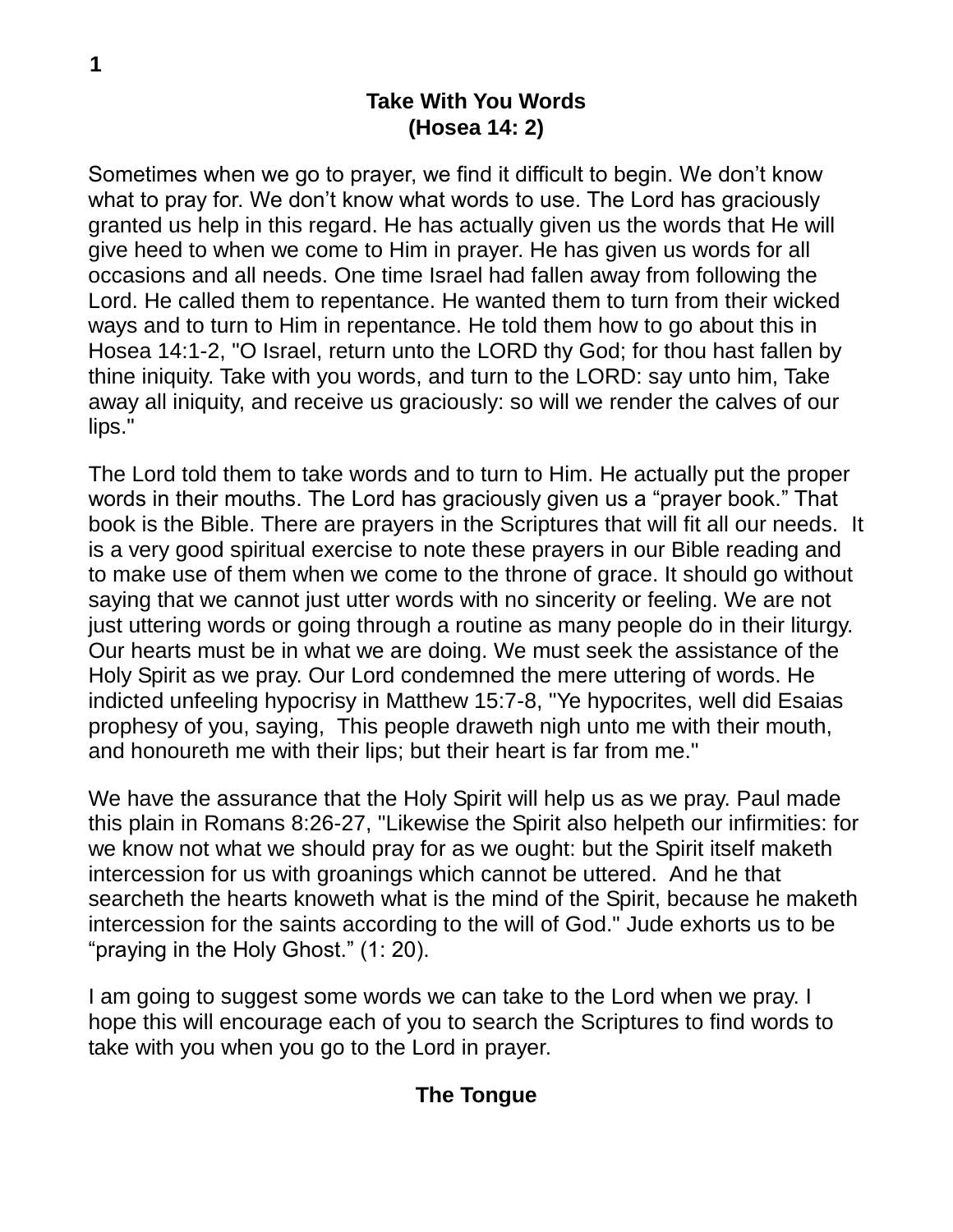**2**

The tongue is one of the most important members of our bodies. There is much in Scripture about the

proper use of the tongue. It is in recorded in James 1:26, "If any man among you seem to be religious, and bridleth not his tongue, but deceiveth his own heart, this man's religion is vain." Certainly we need to take words with us when we go to the Lord in prayer to ask Him to help us to use our tongues aright. Some very appropriate Scriptures to use in this regard are:

Psalms 141:3, "Set a watch, O LORD, before my mouth; keep the door of my lips."

Psalms 19:14, "Let the words of my mouth, and the meditation of my heart, be acceptable in thy sight, O LORD, my strength, and my redeemer."

# **Confession and Repentance**

There are many times in the life of a child of God when he needs to confess his sins and to turn to the Lord in repentance. There are many very suitable Scriptures to use at a time like this. There are several psalms which have been called "Penitential Psalms" because they are inspired examples of the proper way a child of God should react when he has been convicted of his sins. The most suitable of all is probably Psalm 51. Some others are Psalm 6, Psalm 32, Psalm 38, Psalm 39, Psalm 102, and Psalm 143.

A very good example of one who took words with him when he wanted to repent was the Prodigal Son. Before he went to his father, he rehearsed what he was going to say. This is a very good example for us. For a look at this rehearsal see Luke 15: 18, 19.

A very short, but extremely effective, prayer was uttered by the repentant publican in Luke 18:13, "And the publican, standing afar off, would not lift up so much as his eyes unto heaven, but smote upon his breast, saying, God be merciful to me a sinner." This prayer is rendered even more effective when we realize that the smiting of his breast is in the imperfect active tense, which indicates that he was repeatedly smiting himself on the breast. It is also significant that in the New Testament Greek the definite article is inserted in such a way that the publican is identifying himself as "the" sinner, implying that he is the greatest of sinners. It is also true that when it is said that he "would not lift up so much as his eyes to heaven" this is expressed in a double negative, placing great emphasis on his profound humility.

There are times when God's children realize that they are in sin and that they need to repent. However, their hearts are so hard they don't feel the godly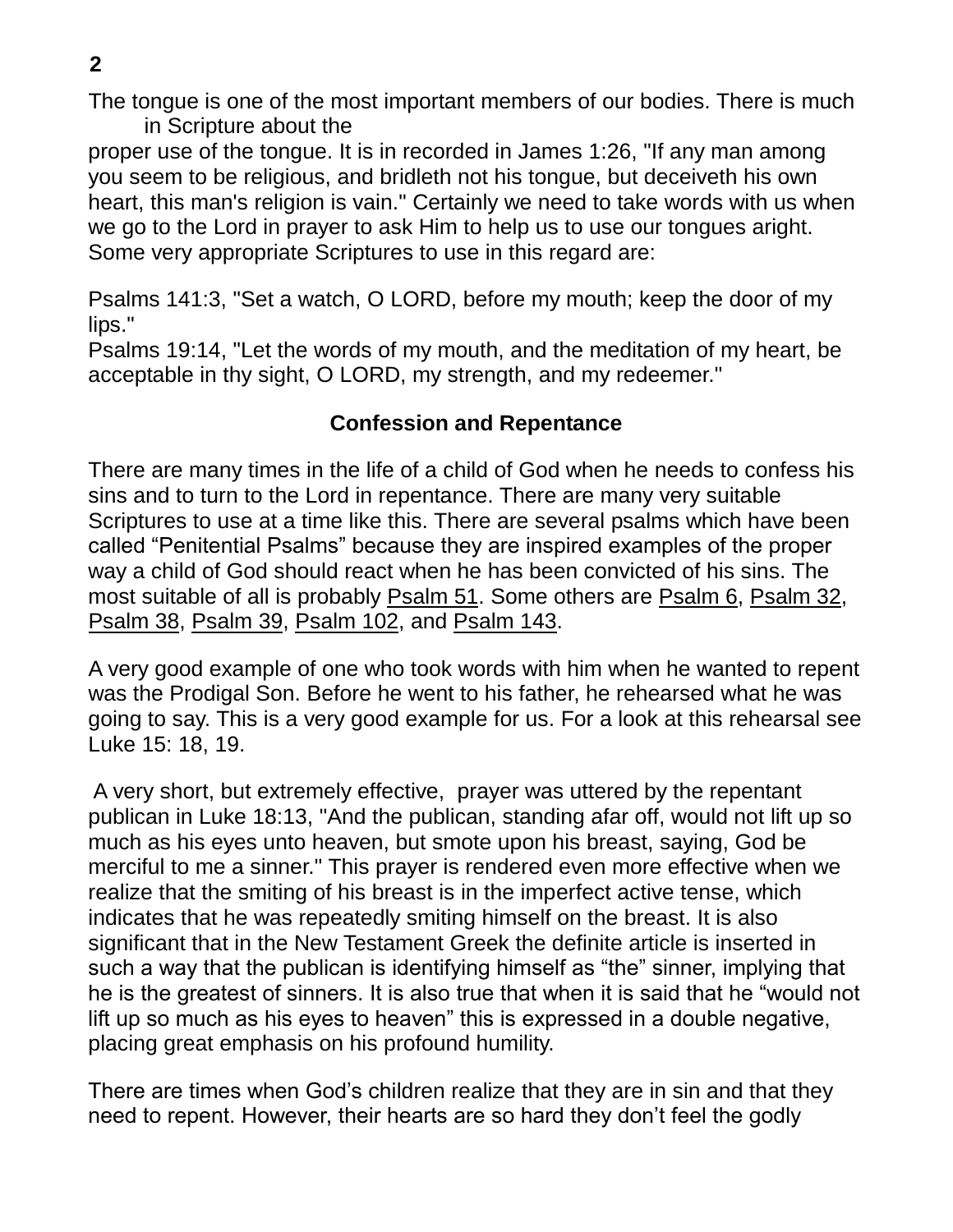sorrow that leads to true repentance. Our God has graciously given us words to take to Him in prayer even when we find ourselves in such a cold state. They are found in Jeremiah 31:18-19, "I have surely heard Ephraim bemoaning himself thus; Thou hast chastised me, and I was chastised, as a bullock unaccustomed to the yoke: turn thou me, and I shall be turned; for thou art the LORD my God. Surely after that I was turned, I repented…"

There are wonderful examples of saints who confessed their sins, the sins of their contemporaries, and even the sins of their forefathers. Two great examples of these prayers are found in Daniel 9 and in Nehemiah 1.

# **Keeping From Sin**

Every true Christian realizes at least to some extent how weak he is, and how prone to sin. He desires to keep a guard over his heart and life. It is good for him to have words to take to the Lord in such a condition. The Lord Jesus Himself gave such a word in His Model Prayer. He has instructed us to pray in Matthew 6:13, "And lead us not into temptation, but deliver us from evil…"

David prayed fervently that the Lord would keep him from sin. He prayed in Psalms 119:133, "Order my steps in thy word: and let not any iniquity have dominion over me." A very similar and more comprehensive prayer in found in Psalms 19:12-13, "Who can understand his errors? cleanse thou me from secret faults. Keep back thy servant also from presumptuous sins; let them not have dominion over me: then shall I be upright, and I shall be innocent from the great transgression."

#### **Praise**

In our need for help from God, we often forget that praise is the highest form of prayer. God more than deserves all our praise. In fact, He is the only One Who is truly worthy of praise. This is obviously pointed out in Isaiah 42:8, "I am the LORD: that is my name: and my glory will I not give to another, neither my praise to graven images." We need to be constantly engaged in praising our wonderful Lord. It is written in Hebrews 13:15, "By him therefore let us offer the sacrifice of praise to God continually, that is, the fruit of our lips giving thanks to his name." Our ambition should be that expressed in Psalms 71:8, "Let my mouth be filled with thy praise and with thy honour all the day." We should not be content with our present level of praising our God, but should have a holy ambition to grow in this activity all the days of our lives. This desire is beautifully expressed in Psalms 71:14, "But I will hope continually, and will yet praise thee more and more."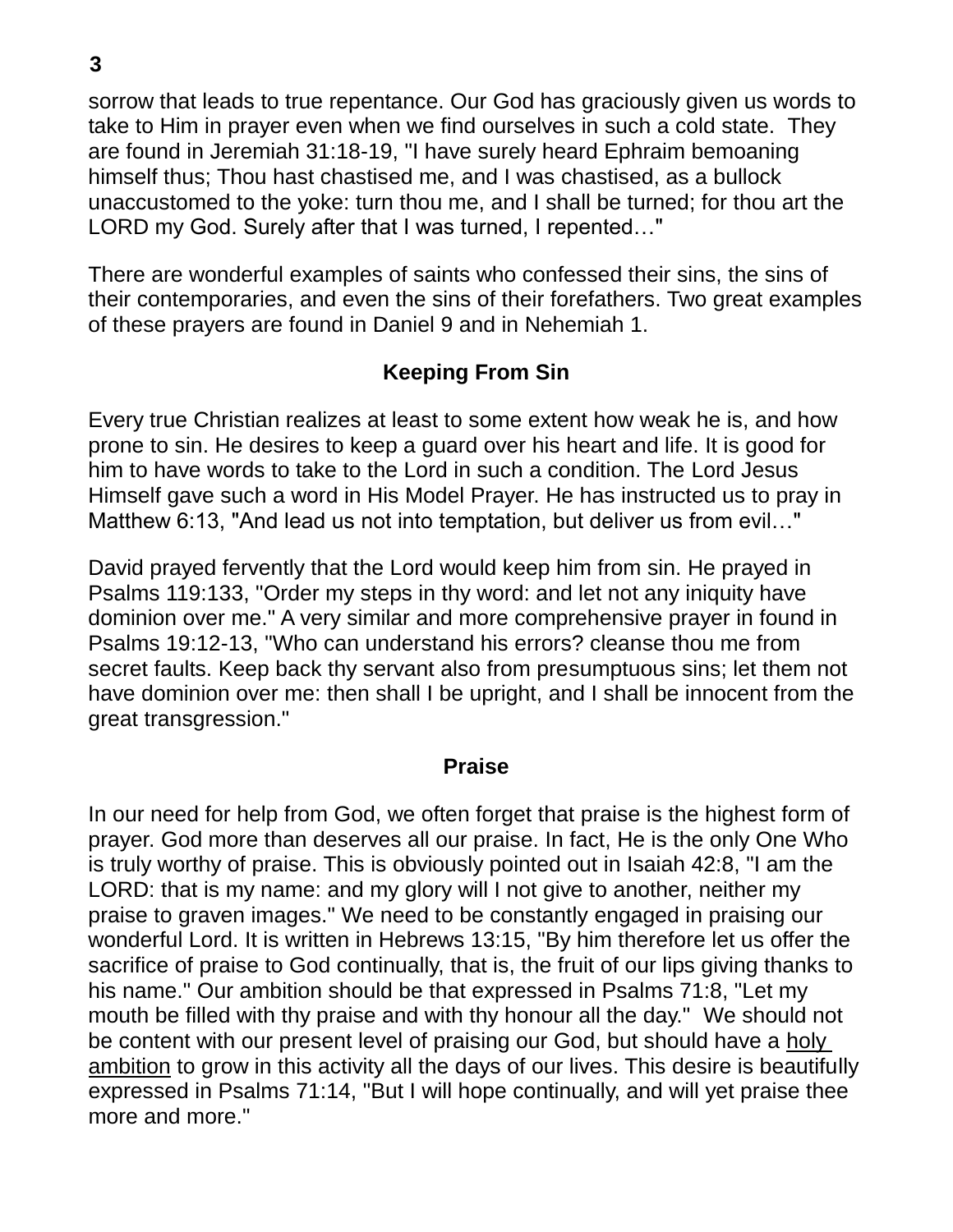Thankfully, the Bible is replete with examples of exalted praise to God. The psalms are filled with praise. One of the best examples is Psalm 103. The first two verses set the tone for the entire psalm: "Bless the LORD, O my soul: and all that is within me, bless his holy name. Bless the LORD, O my soul, and forget not all his benefits…"

The book of Revelation is filled with scenes of praise. It would be so good to join the heavenly creatures as they offer constant praise to God. Most of us are familiar with the angelic praise offered to God for his work of creation recorded in Revelation 4:11, "Thou art worthy, O Lord, to receive glory and honour and power: for thou hast created all things, and for thy pleasure they are and were created."

There is a majestic scene in Revelation 5, where the Lord is being praised for His glorious work of redemption. In Chapter 19, He is being praised for His victorious providence.

The prophetic books are filled with His praises. One thinks of Isaiah 40, for example. What a truly awesome approach to God is written in Isaiah 57:15, "For thus saith the high and lofty One that inhabiteth eternity, whose name is Holy…"

Even the historical books of the Old Testament are filled with His praises. What could be more majestic than 1 Chronicles 29:11, "Thine, O LORD, is the greatness, and the power, and the glory, and the victory, and the majesty: for all that is in the heaven and in the earth is thine; thine is the kingdom, O LORD, and thou art exalted as head above all."

Likewise, the New Testament provides many examples of words of praise that we can take to the Lord in prayer. One example is found in Jude 1:24-25, "Now unto him that is able to keep you from falling, and to present you faultless before the presence of his glory with exceeding joy, To the only wise God our Saviour, be glory and majesty, dominion and power, both now and ever. Amen."

## **For Divine Guidance**

There are many times in our lives that we just do not know what to do. We are perplexed, maybe even distressed, by circumstances. We are confused. We cannot see clearly what our course of action should be. At these times we have the privilege of going to our Lord in prayer and of taking words with us as we do so. One time God's Old Testament people found themselves in such a dilemma. They were beset by an overwhelming enemy and had no other recourse but to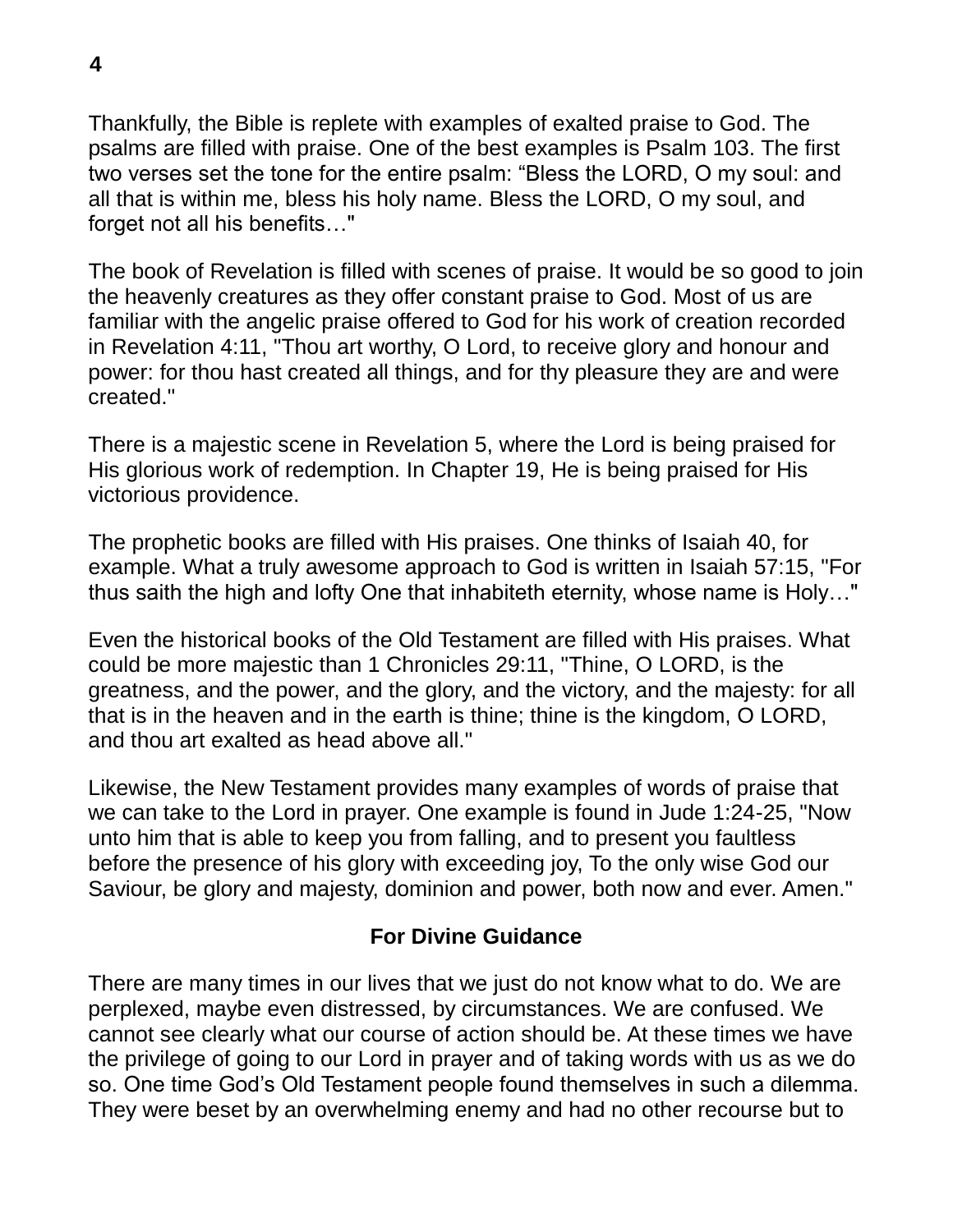turn to the Lord in prayer. We find their words in 2 Chronicles 20:12, "O our God, wilt thou not judge them? for we have no might against this great company that cometh against us; neither know we what to do: but our eyes are upon thee."

A similar prayer for guidance in found in Psalms 25:4, "Shew me thy ways, O LORD; teach me thy paths." Yet another one is recorded in Psalms 86:11, "Teach me thy way, O LORD; I will walk in thy truth: unite my heart to fear thy name."

#### **Complete Prayers**

There are many examples of complete prayers in the Bible which we would do well to emulate. Chief among these is the Lord's Model Prayer, which is recorded in Matt. 6: 9-13. If we put our heart into it, it is perfectly appropriate for us to pray this prayer, using the exact wording. We can also get the ideas from it and use our own words. Other examples of complete prayers which have been given for our learning and emulation are those of Paul. Two wonderful examples of his prayers are found in Ephesians 1: 15-23 and in Ephesians 3: 14-21.

#### **Psalm 119**

The psalms are a wonderful prayer book. There are many examples of prayers recorded there for all occasions. The longest chapter in the Bible, Psalm 119, furnishes many examples of prayers. In studying this psalm I have discovered at least 63 prayers! I will give just a few here:

Psalms 119:5, "O that my ways were directed to keep thy statutes!"

Psalms 119:10, "With my whole heart have I sought thee: O let me not wander from thy commandments."

Psalms 119:18 "Open thou mine eyes, that I may behold wondrous things out of thy law."

Psalms 119:25, "My soul cleaveth unto the dust: quicken thou me according to thy word."

Psalms 119:28, "My soul melteth for heaviness: strengthen thou me according unto thy word."

Psalms 119:107, "I am afflicted very much: quicken me, O LORD, according unto thy word."

**5**